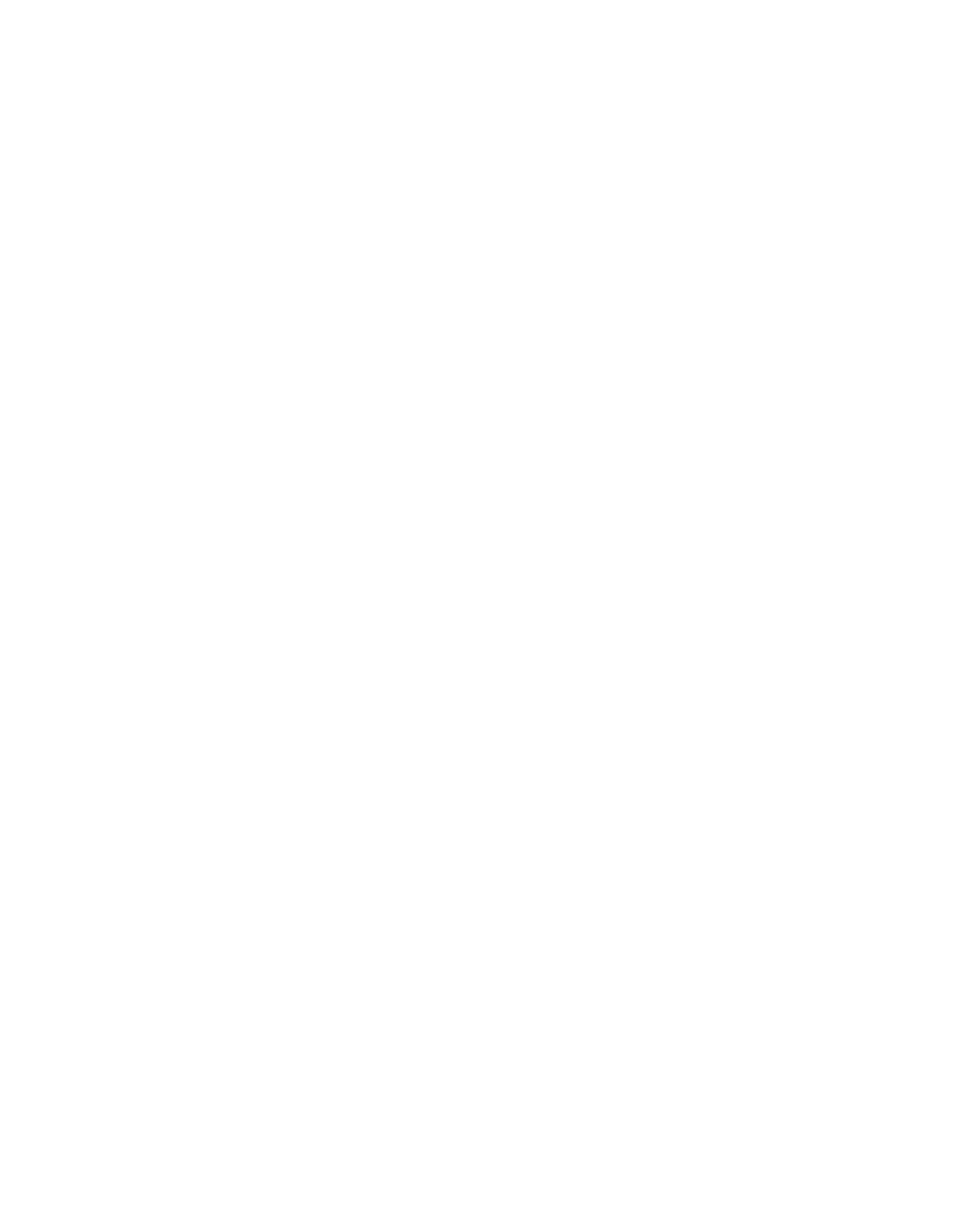# **Executive Summary**

Crowding the lawns and parking lots of their expansive campus in Jamestown, North Carolina, the students at Guilford Technical Community College are as diverse as they are numerous. Over 10,000 undergraduates enrolled in fall 2008 to become civil engineers, auto technicians, paralegals, hotel managers, and nurses, to name a few of the dozens of programs offered at the college. These students range from recent high school graduates with plans to transfer to four-year institutions, to middle-aged workers pursuing career advancement. They hail from over 30 countries, representing multiple racial and ethnic groups. Fifty-five percent receive some form of financial aid, while 47 percent attend college part time, often because of full-time jobs and family commitments. As at many community colleges, the majority of these students place into developmental, or remedial, education, and far fewer graduate than they or Guilford would like.

In 2004, Guilford applied to Achieving the Dream: Community Colleges Count, a national initiative launched the year before by Lumina Foundation for Education. The initiative was designed to mentor colleges through an institution-wide improvement process focused on helping students succeed, particularly low-income students and students of color, by building a "culture of evidence" — that is, using data on student outcomes to make better-informed institutional and programming decisions. More specifically, colleges are asked to follow Achieving the Dream's five-step improvement process*,* in which they (1) commit to institutional reform aimed at improving student success rates; (2) analyze data on student outcomes in order to identify barriers to student achievement and prioritize areas for reform; (3) engage a broad base of stakeholders in developing strategies to address priority problems; (4) implement, evaluate, and improve student success strategies; and (5) institutionalize and "scale up" effective policies and practices.

As colleges undertake this process, they are expected to improve their overall student success rates as measured by five key indicators: (1) completion of developmental education courses; (2) completion of introductory-level, or "gatekeeper," college courses; (3) completion of courses with a C or higher; (4) persistence from term to term and year to year; and (5) attainment of a degree or certificate. The initiative provides a number of supports to assist colleges in these endeavors, including professional coaching, annual initiative-wide conferences, and grants totaling up to \$450,000 over five years.

Since joining Achieving the Dream, Guilford has transformed into a data-driven, success-oriented institution focused on systemic efforts to improve student achievement. Most of its numerous strategic interventions — ranging from a supplemental instruction program for developmental education students to a revamped orientation and streamlined intake process for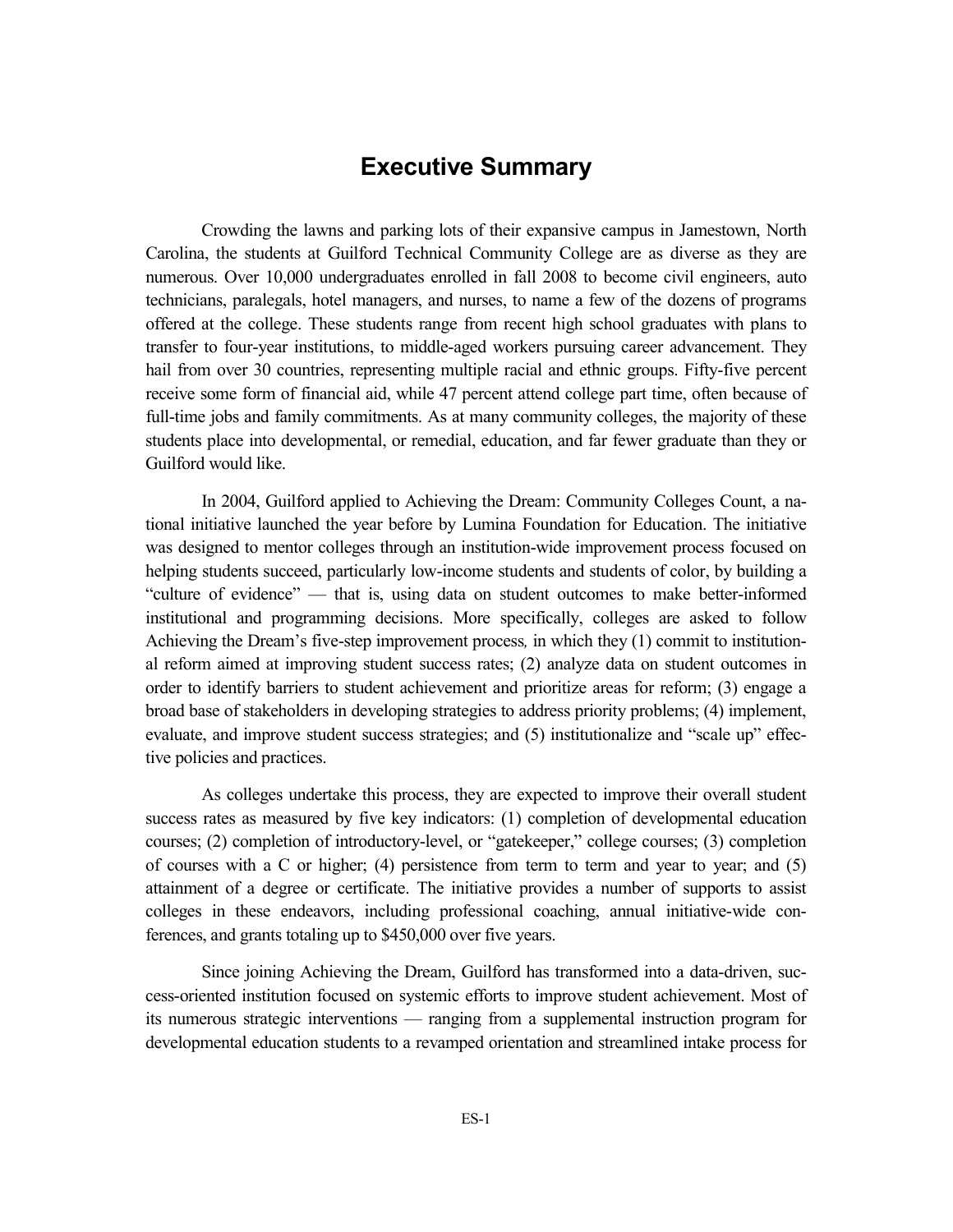first-year students — have each been implemented and evaluated over time. Furthermore, several strategies have been scaled up based on promising student outcomes to reach increasing numbers of students.

Unlike many MDRC studies that use a random assignment methodology — in which members of a study sample are randomly assigned to either a program group, which receives the intervention being evaluated, or a control group, which does not, in order to measure the program's impact — this analysis is based on qualitative interview data and trend data from Guilford. Trends in student outcomes are discussed in this report to illuminate the information that was available to the college as it made programming decisions and to highlight promising reforms. However, they are not experimentally derived program impacts, and thus should be interpreted as suggestive rather than causal proof of program effectiveness.

## **Key Findings**

Achieving the Dream has defined a rigorous set of steps for helping colleges build a culture of evidence and develop strategies for increasing student success. First, colleges are asked to develop tools to track student outcomes with sufficient accuracy and specificity to inform decision making. This step often requires colleges to build up both their technological and human research capacities, and generally results in a stronger focus on colleges' institutional research (IR) departments. Colleges are then expected to use data to identify priority areas for reform and develop interventions for institutional improvement. Initiative leaders hope that colleges will engage a broad spectrum of faculty, staff, and administrators in this planning stage. Additionally, colleges are expected to implement, evaluate, and refine their intervention strategies as part of a continuous process that guides the institution's decisions about strategic planning and resource allocation.

• **Despite initial setbacks with data collection and analysis, Guilford committed to three priorities for improving student success rates: (1) establishing a culture of evidence; (2) improving the experience of first-year students; and (3) improving developmental courses through the creation of learning communities.**

Like many Achieving the Dream colleges, Guilford joined the initiative with a limited IR capacity and unreliable data systems. The college was making the transition to a new data system and searching for a new IR director, both of which hindered its efforts to collect and analyze data. Furthermore, Guilford's faculty and staff remained largely detached from the college's IR department, viewing its main function as providing compliance reports for state and federal funding. These early difficulties hampered Guilford's ability to use its own institutional data to identify target student groups, develop interventions, and engage the campus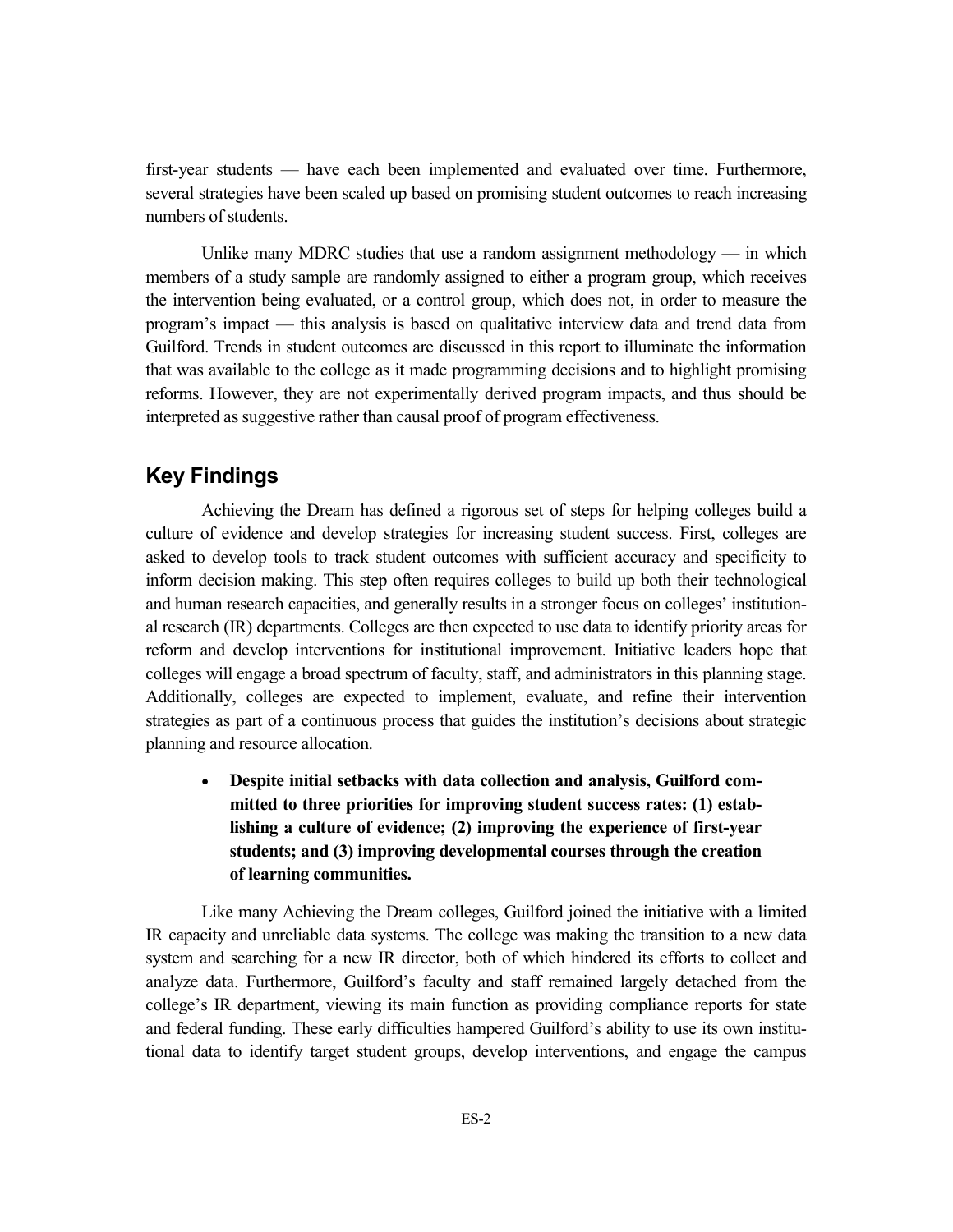community in data analysis during its first two years in the initiative. In response, Guilford first turned to available national and state data to support its efforts. After data analysis revealed challenges with students' retention, persistence, course success rates, and graduation rates, the college's leaders identified improving these success measures as their primary goal.

Guilford's numerous Achieving the Dream interventions were designed strategically around its three priority areas, leading to an array of new programs and supports for students in developmental and gatekeeper courses, as well as for first-year students generally. The college ultimately piloted 15 different strategies seeking to improve students' success rates and achievement. Several of these strategies were part of a menu of academic options targeting different types of developmental education students. For example, low-level developmental education students might benefit from an intensive reading, writing, and math program or from a slower-paced developmental math course spread over two semesters. Other developmental education students could also choose from an array of strategies, such as "student success" courses that teach skills to help students navigate through college; "learning communities," which strengthen classroom engagement by fostering peer relationships and building thematic connections across subject areas; self-paced math courses; courses paired with supplemental instruction; and a tutoring lab. Additional strategies focused on gatekeeper courses and enhanced supports for first-year students and other student subgroups.

## • **Guilford's substantial investment in professional development for faculty and staff helped foster their commitment to and involvement in the college's student success strategies.**

Guilford used a significant portion of its grant money to send its faculty and staff to conferences and on trips to other community colleges that had achieved success in a particular area of interest. This and other professional developmental activities generally built faculty and staff skills in connection with the development of particular interventions and helped foster faculty and staff engagement with these intervention strategies.

• **Guilford has made substantial progress in building its institutional research capacity to support a robust culture of evidence. The simultaneous development of technological systems and staff knowledge has allowed Guilford to make decisions about whether to continue, modify, eliminate, or scale up its student success strategies based on evidence of program effectiveness.** 

One of Guilford's central goals was to build a stronger, more capable IR department. This capacity building began by hiring an adept IR director, who led the creation of a "data warehouse" that could track both institutional and individual student performance. Guilford has conducted ongoing, detailed evaluations of the majority of its strategies, even as the number of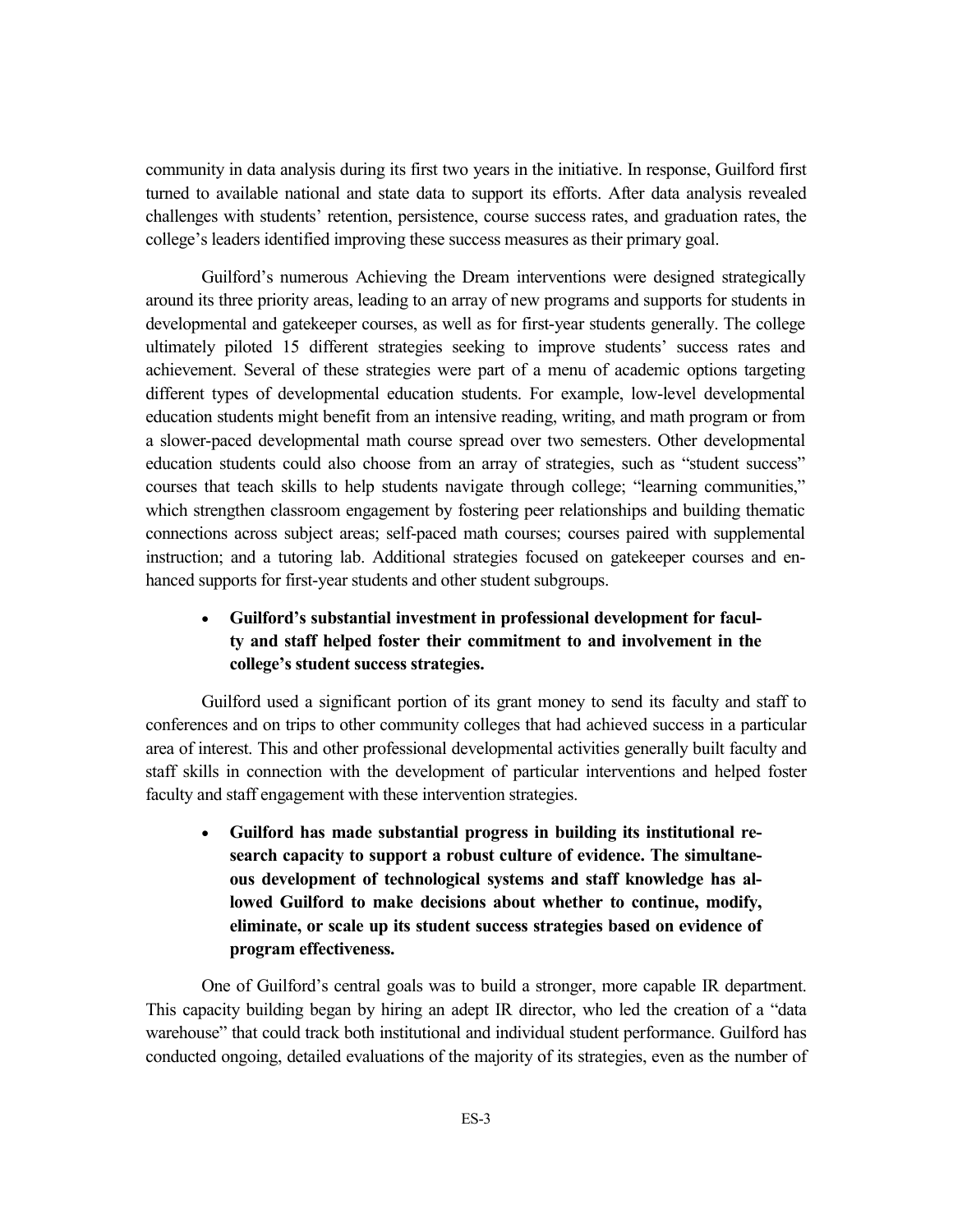strategies implemented has grown over time. In many cases, its IR department has identified an appropriate comparison group to document differences in student success for a particular intervention, and then used the results of those evaluations to inform programming decisions. The college has also scaled up a number of its interventions and modified others based on its findings. For instance, the college experimented with a three-credit success course after its previous one-credit version proved promising.

Furthermore, the college established a committee of faculty and staff to advise the IR department and administrators on critical issues, such as the expansion of intervention strategies and the selection of institutional performance indicators. A strengthened IR department has also encouraged faculty and staff to use data more regularly to assess their own programs and practices as part of a broader student success agenda.

• **Several of Guilford's evaluations of its intervention programs have revealed promising trends in student persistence, successful course completion, and graduation rates among targeted student groups; one intervention also showed promise for reducing the achievement gap among African-American males.**

While based on nonexperimental research, this case study reveals increased persistence among students who participated in Guilford's success courses, learning communities, revised student orientation, and special classes for low-level developmental education students. Learning communities, supplemental instruction, and the two-semester developmental math course also were associated with promising trends in course completion, while the student success course was associated with promising increases in graduation rates. Furthermore, and of particular relevance to Achieving the Dream's objective of closing racial achievement gaps*,*  Guilford found that increases in persistence and graduation among participants in the success course were especially evident among African-American males. However, while encouraging, these findings should be interpreted as promising trends rather than causal program impacts.

## **Institutionalizing Achieving the Dream**

When they join Achieving the Dream, college leaders are expected to commit to lasting institutional change on their campuses by adopting a new model of decision making in order to sustain and integrate successful reforms institution-wide. Colleges are encouraged to develop overarching committees to monitor their progress in improving student success rates. Moreover, the leaders of the initiative hope that colleges will see measurable improvement in their students' persistence, achievement, and, ultimately, graduation as a result of their efforts. The final goal is that colleges will institutionalize their progress under Achieving the Dream such that their learning and commitment to student success will survive long after their initiative funding ends.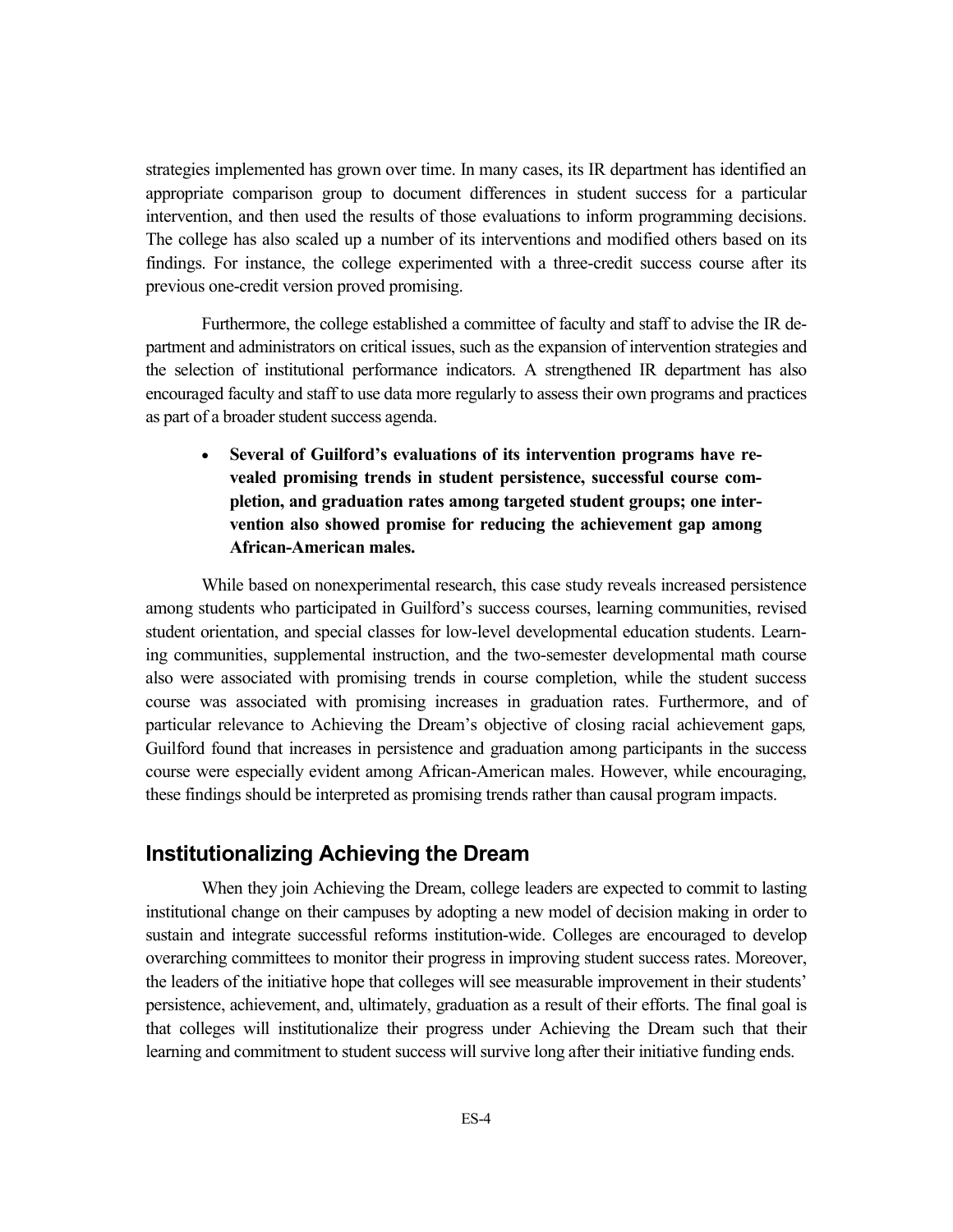• **Spurred by high-level commitment from the president, senior leaders, and the board of trustees, as well as support from an Achieving the Dream coach and data facilitator, Guilford has successfully institutionalized its student success agenda across the college during its participation in the initiative.**

Guilford has taken meaningful action to integrate its student success agenda into its leadership structure, including presenting reports to its board of trustees and revising its strategic planning and budgeting processes. Its overall approach to management of the initiative has been to overlay the committees prescribed by Achieving the Dream with its preexisting leadership committees so that Achieving the Dream planning occurred alongside other high-level institutional decision making. These committees also engaged faculty and staff on a rotating basis, thus encouraging wider institutional involvement in initiative activities.

The strong, committed leadership at Guilford has been crucial to these institutional reform efforts. The president has remained connected with Achieving the Dream throughout the college's participation in the initiative and has committed skilled senior administrators to leading its activities. Inputs from Achieving the Dream, including guidance from an expert coach and technical assistance from a data facilitator, reinforced this leadership commitment.

## • **As a result of Achieving the Dream, Guilford's leaders have established specific benchmarks for institutional performance, and they continuously monitor the college's progress against those goals in an institutional "scorecard."**

With guidance from its data facilitator, Guilford began to track its progress more systematically against specific benchmarks for institutional performance, using indicators such as college graduation rates, student persistence, student engagement, and achievement of developmental education students. The college has now created an institutional "scorecard" that allows it to track its performance relative to specific targets and to identify successes and areas for improvement.

### • **Guilford observed promising increases in student success rates across some of its institutional performance measures during the course of its participation in Achieving the Dream.**

Since Guilford began to track its performance in 2003, it has seen nearly a 6 percentage point increase in its student persistence rates and a 3 percentage point increase in its graduation rates. While encouraging, these trends are not definitive evidence that improvements in student outcomes are attributable to Guilford's Achieving the Dream interventions. Because the initiative is institution-wide, it is not possible to create a "control college" to assess what would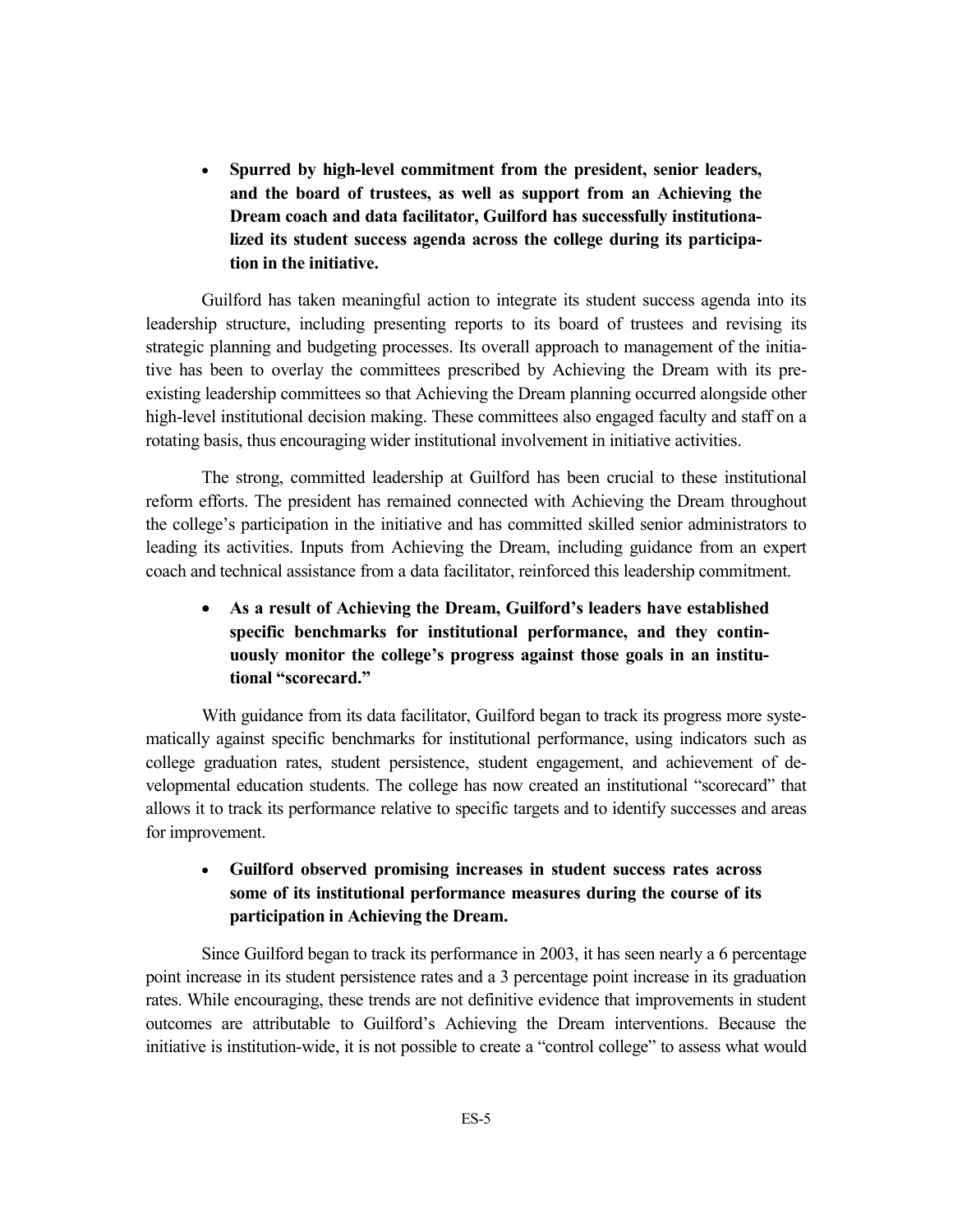have happened in its absence. Nonetheless, upward movement in Guilford's student success indicators is promising.

## **Continuing Challenges**

### • **Guilford is still working to engage segments of its faculty and staff in data analysis.**

Guilford has found effective ways to engage parts of the campus community in monitoring student success, but it has yet to reach all faculty and staff. While most are aware of the college's growing focus on student retention, some reported being too busy to spend time tracking their students' performance and implementing reforms. Still others thought that some students faced too many personal challenges to achieve academic success, and they doubted their ability to influence students' performance by improving their own practices. Thus, while Guilford has successfully garnered support from some faculty and staff in its efforts to improve student achievement, others remain unaware of or uninterested in this agenda.

#### • **Guilford faces a challenge in synthesizing its institutional student outcome measures with those from the Achieving the Dream database.**

All Achieving the Dream colleges are required to submit student outcomes information to the initiative's data system. Guilford struggled with some aspects of that system, primarily because of differences among measures of student success. While the college regularly submitted data to the Achieving the Dream database, the IR department generally relied on its own institutional database and internally defined measures of student achievement to track its institutional progress and the success of its intervention strategies.

## • **Guilford has struggled to scale up some of its high-intensity, high-cost programs.**

By the fall of 2008, Guilford had expanded most of its 15 intervention strategies. Three of these — a new student orientation, a streamlined intake process for new students, and a College Transfer Advising Center — had been scaled up to reach 25 percent or more of their target populations. While one other strategy — the student success course — was reaching 10 to 25 percent of its target population, many of the college's strategies were still reaching less than 10 percent of their target populations, despite promising trends in the academic outcomes of those students who were reached. These smaller-scale strategies tended to be higher intensity and were often more costly to implement. The high cost of these more intensive interventions posed a challenge for Guilford as it strove to sustain and expand its most effective strategies.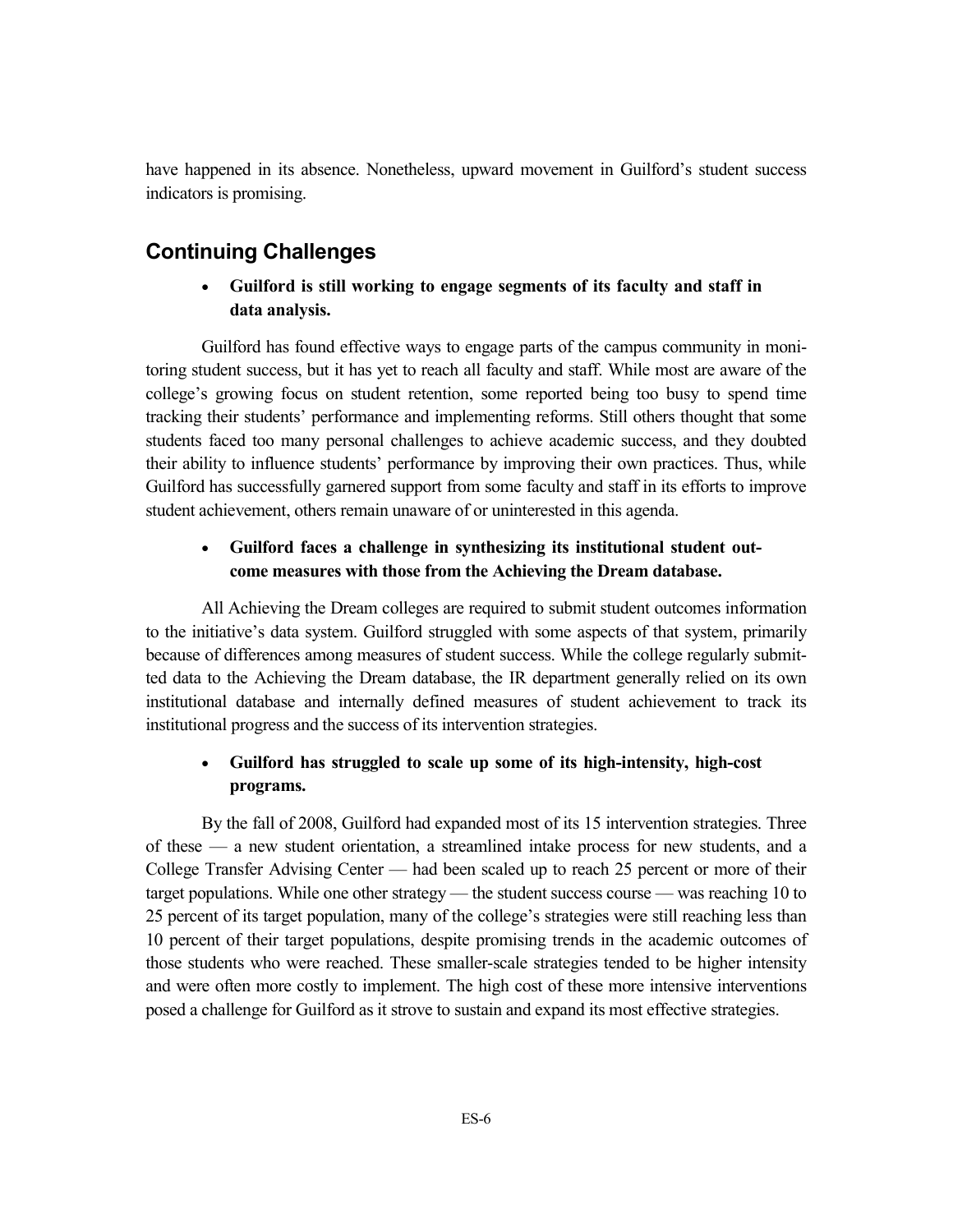## **Key Lessons for Colleges**

• **In building a culture of evidence, focus first on building strong data systems, which can then be leveraged to engage broader segments of faculty and staff.**

Colleges with less mature IR departments may need to seek alternate sources of data as they work to build their internal systems and research capacity. Leaning on a strong data facilitator, mining state and national data systems, and gathering qualitative data from faculty, staff, and students are a few ways colleges may build their knowledge while data systems are still in flux. These colleges may also want to hire staff who have both the quantitative skills to conduct sound data inquiries and the interpersonal skills to communicate their findings effectively to faculty and staff. Finally, colleges may want to carefully consider the types of data and measures that are most useful for their own institutional needs and build systems that allow these indicators to be tracked.

#### • **Investing resources in training faculty and staff can help to cultivate a sense of responsibility and commitment to individual programs.**

Strategic professional development proved to be an important way for Guilford to learn about new ideas and develop its interventions. Additionally, the college allowed for a significant amount of faculty and staff ownership in the creation and management of new interventions, thus fostering more interest and engagement in this work within the larger campus community. Involving faculty and staff in higher-level data analysis and decision making helped bring the modification and expansion of these strategies full-circle.

### • **Align the leadership and management of Achieving the Dream with existing institutional committees.**

Overlaying Achieving the Dream decision making with larger college planning may make it easier to integrate the initiative within the larger institution. Additionally, colleges may wish to consider ways to move toward increasingly embedding data analysis into divisions and departments as a way of fostering faculty and staff leadership.

# **Key Lessons for Achieving the Dream**

#### • **Achieving the Dream leaders may wish to consider how colleges might balance the competing demands of program scale and intensity.**

Those programs that are most likely to significantly increase students' achievement might also be the most time-intensive and costly. These issues are particularly pressing for